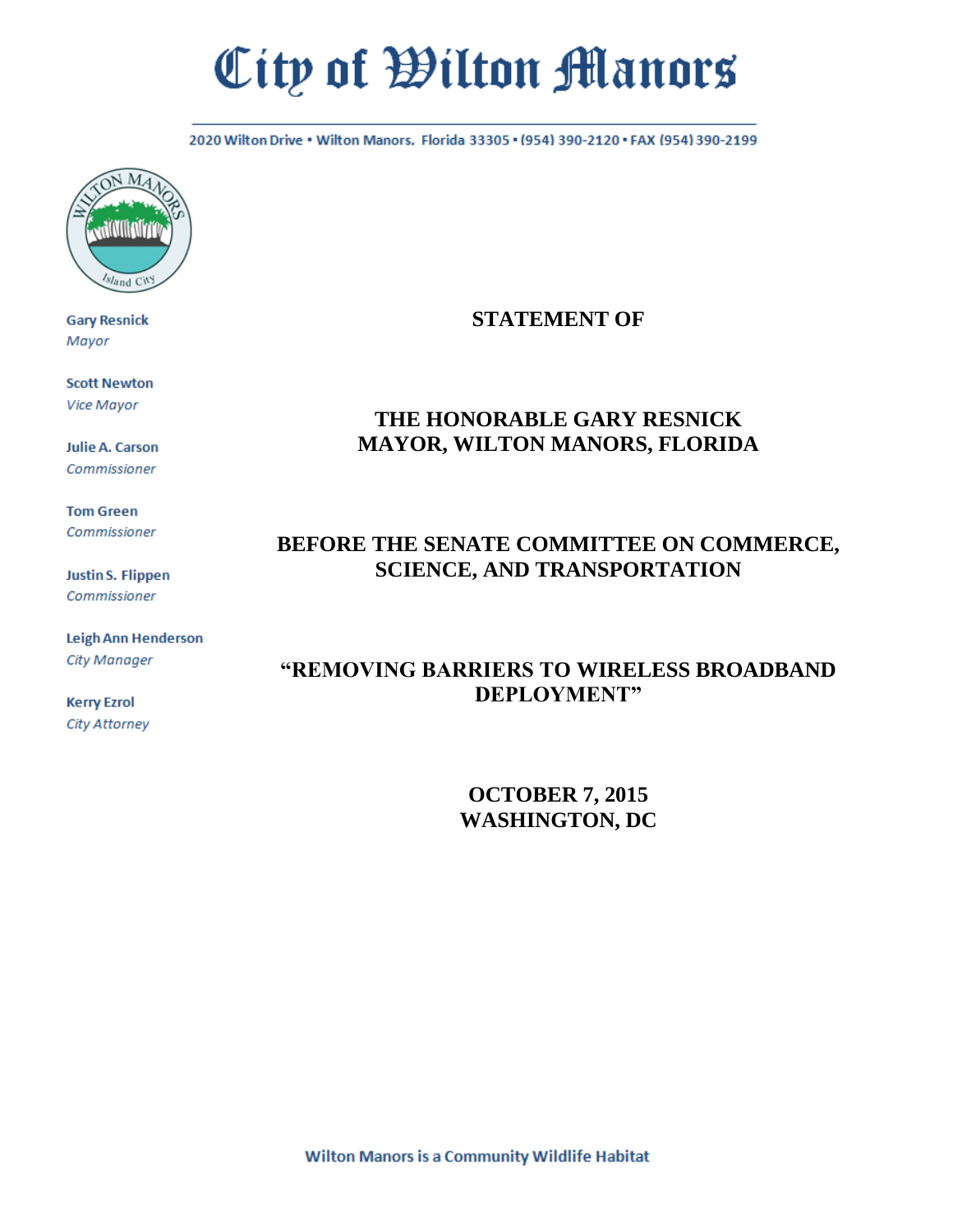#### **Statement of**

## **The Honorable Gary Resnick**

#### **Mayor, Wilton Manors, Florida**

# **Before the Senate Committee on Commerce, Science, and Transportation "Removing Barriers to Wireless Broadband Deployment" October 7, 2015**

Good morning, Chairman Thune, Ranking Member Nelson and Members of the Committee. I am Gary Resnick, Mayor of Wilton Manors, Florida and long-term member of the National League of Cities (NLC) and the National Association of Telecommunications Officers and Advisors (NATOA). The National League of Cities is the nation's largest and most representative membership and advocacy organization for city officials, comprised of more than 19,000 cities, towns, and villages representing more than 218 million Americans. The National Association of Telecommunications Officers and Advisors is the premier local government professional association that provides support to its members on the many local, state, and federal communications laws, administrative rulings, judicial decisions, and technology issues impacting the interests of local governments. The cities and towns in your states are very likely members of NLC and NATOA.

I also serve as Chair of the Intergovernmental Advisory Committee (IAC) of the Federal Communications Commission (FCC). The IAC provides guidance to the FCC on a broad range of issues of importance to state, local and tribal governments including cable and local franchising, public rights-of-way, facilities siting, universal service, broadband access, barriers to competitive entry, and public safety communications. My background as an attorney with the Florida firm of GrayRobinson, representing businesses and local governments for over 20 years in connection with such communications issues, and my role as Mayor, has allowed me to work effectively with public and private entities, and local citizens, focused on improving wireless communications.

I want to thank the Committee for calling attention to the importance of wireless communications services by holding this hearing and appreciate the opportunity to provide the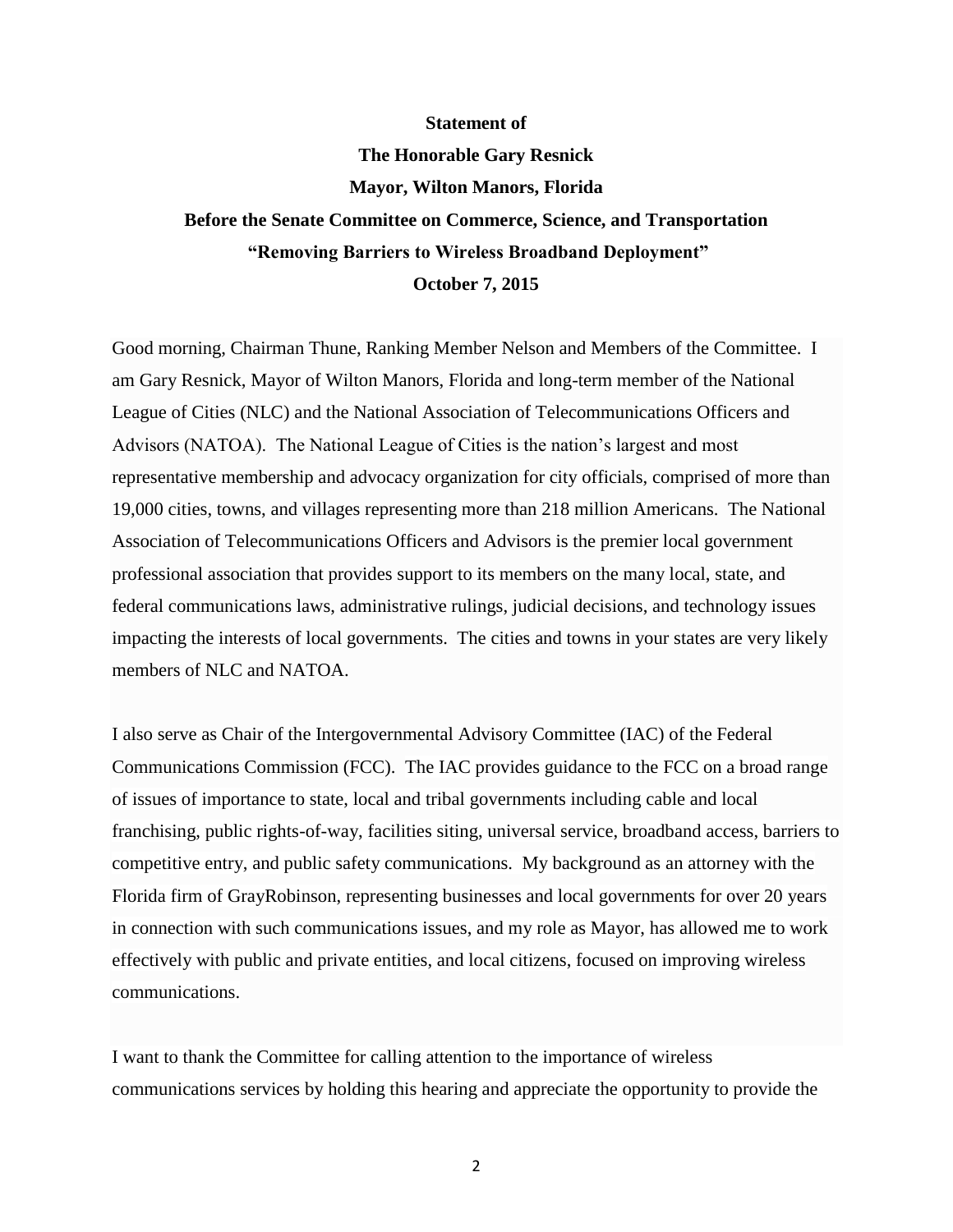unique perspective of local governments and our role in ensuring our communities have access to wireless broadband services. No one wants broadband deployment and competitive choice more than local governments. We are not only regulators of the deployment of these services for the benefit of our residents, we are large consumers of these services and often local governments are providers of broadband services. For years, communities across the country have taken innovative steps to increase the deployment of critical infrastructure – including towers – carefully balancing the health, safety and welfare concerns of our residents and communities.

The recent tragedy in Oregon and the preparations for Hurricane Joaquin are just the latest examples demonstrating the importance of local governments and our first responders having reliable access to vital wireless communications and broadband services.

### **Role of Local Governments in Increasing Wireless Broadband**

While various stakeholders' approaches to increasing wireless broadband may differ, it is safe to conclude that all of us have the same goals – to ensure that all Americans have universal, affordable access to advanced broadband services and that deployment occurs as efficiently as possible without compromising the public's health and safety. It is undeniable that the growing demand for wireless broadband services, coupled with the growing use of personal wireless devices, requires the deployment of additional infrastructure. Increased access and better wireless broadband services bring a wealth of benefits to America's municipalities and counties, including increased economic development and job creation, enhanced public safety, telemedicine, distance learning, and improved civic engagement.

Our need for additional broadband deployments must be balanced with the absolute need for local governments to maintain reasonable control and authority over the placement of these facilities in our communities. Because of our responsibility as local leaders to protect the health, safety, and welfare of our residents, federal policies must respect our ability as local officials to manage public rights-of-way as well as land uses on private and public property. Disruption to neighborhoods, open spaces, streets, sidewalks, and businesses can have a negative impact on public safety and industry, as well as the sustainability of our communities. As such, local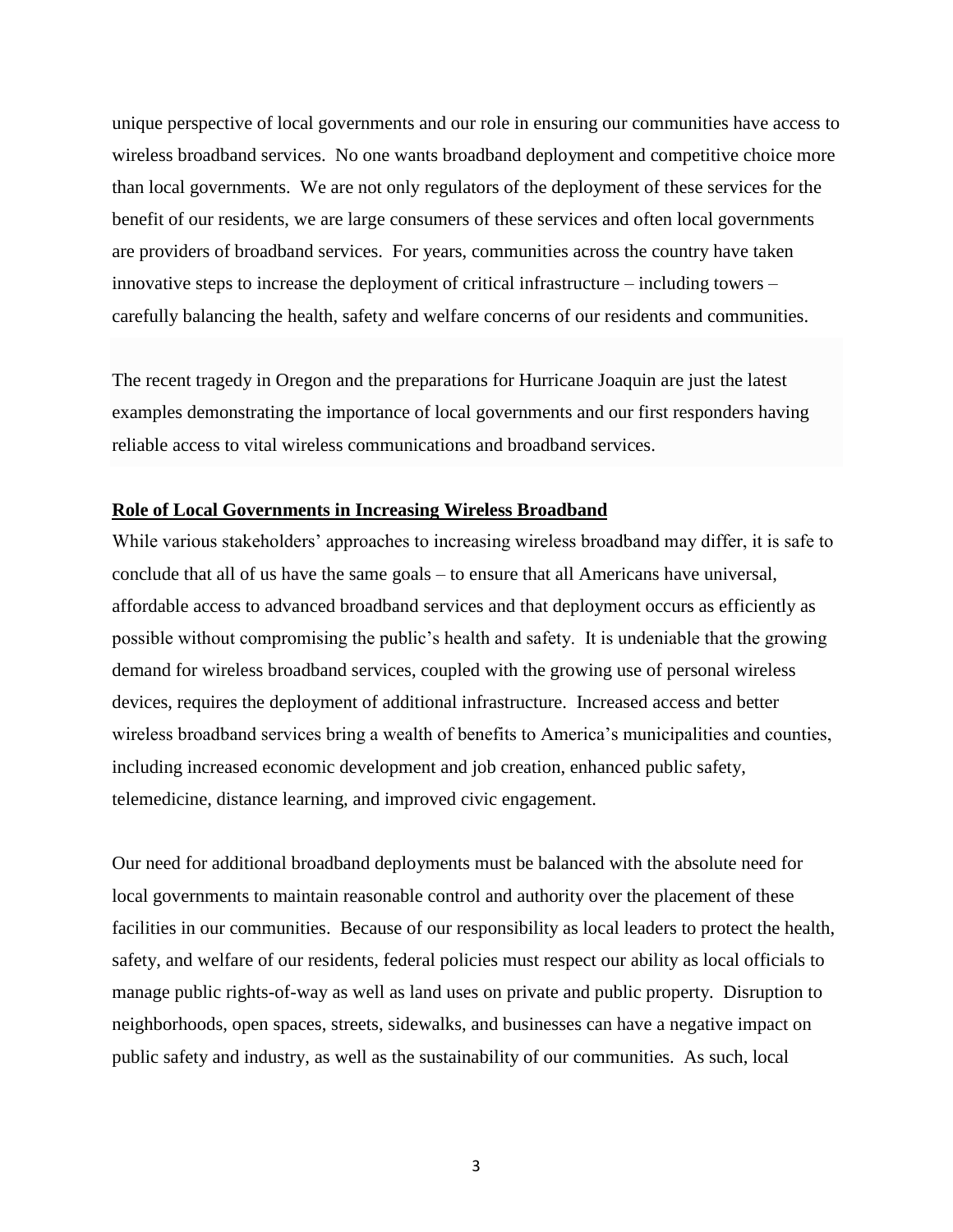governments have, and must maintain, authority to regulate land use, zoning and access to public rights-of-way.

#### **Not a Barrier to Deployment**

Local governments believe that the vast majority of projects in our communities are reviewed and deployed in a timely manner, respecting both the needs of providers and tower owners, and also the desires of the communities they serve. In fact, many communities, with industry input, have taken steps to streamline their siting practices in an effort to provide certainty in the permitting and zoning processes. Many communities have enacted ordinances that express a preference for collocations and encourage such siting requests by limiting government review solely to a staff process. Any assertion that most local governments are barriers to wireless infrastructure deployment is simply wrong. As Mayor, I know firsthand how vitally important communications services are to our first responder police and fire personnel – the vast majority of whom are local government employees. Additionally, wireless broadband is critical for the economic and social welfare of our residents, educational institutions, libraries, and businesses and we strive to ensure they have affordable, reliable access to these services.

In 2009, the Federal Communications Commission adopted a declaratory ruling establishing timeframes within which local communities must act on tower siting applications. Prior to that FCC action, the Florida Legislature adopted similar timeframes for such local government action. To date, the timeframes have worked well in my State and throughout the country. In a related facilities siting Report and Order adopted in 2014, the Commission declined to adopt an additional remedy in the event the timeframes were not met, in large part because of a finding that the existing rules are working well.

Furthermore, in its 2014 wireless broadband facilities siting order, the FCC recognized the vital role that local governments play in bringing advanced communications services to all Americans. While taking steps to eliminate what it viewed as unnecessary review procedures with respect to small-sized wireless broadband facilities on existing structures, the FCC did so in a way to preserve local land use authority, protect camouflage and concealment measures, and allow local communities to protect aesthetic and safety interests.

4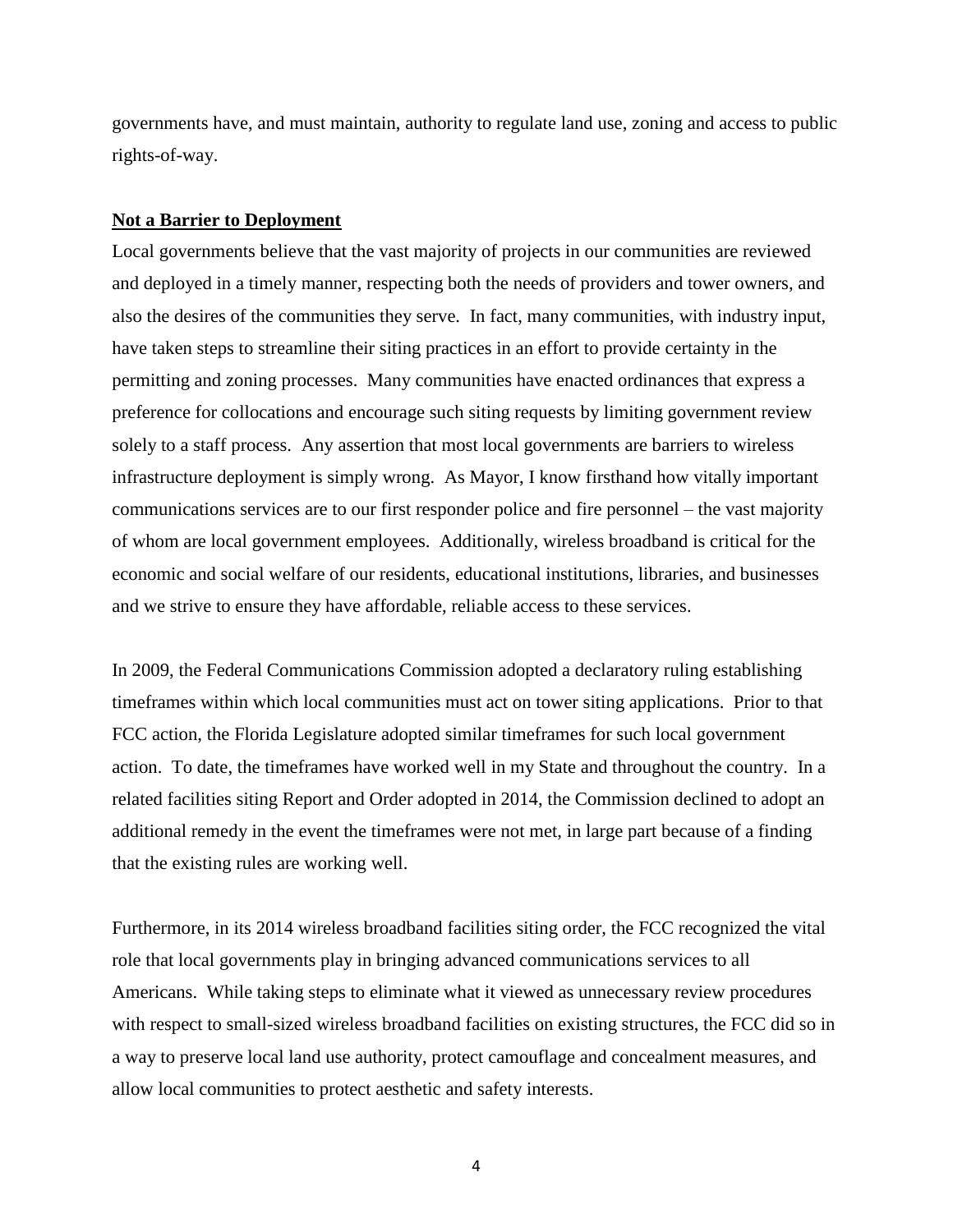In conjunction with the 2014 order, NLC, NATOA, and the National Association of Counties worked cooperatively with CTIA and PCIA on educational initiatives and materials that provide communities with resources to encourage increased broadband deployment and choice for our residents and businesses, consistent with the new federal rules. We are eager to work with all stakeholders. Proof of cooperation between local governments and industry is evident by the sheer number of sites deployed to date.

There may be instances where deployment does not occur as quickly as industry or local governments would like. We understand that the wireless industry is undergoing many changes and has many pressures that may delay deployment of infrastructure. Similarly, wireless infrastructure is just one of the many responsibilities that fall on the shoulders of local governments. If there are delays to deployment, it should be understood that we, as local leaders, are managing a variety of infrastructure needs, just as the industry is managing a variety of issues. It would not be productive for the legislative process to portray each other as obstacles to wireless broadband deployment. Reaching consensus, which is the mainstay of the government process at the local level, would be most effective. We look forward to continuing our demonstrated effective working relationship with the wireless industry and our federal colleagues using a collaborative approach to promote deployment in a manner that respects the legitimate interests of all interested parties.

## **FirstNet**

Public and private stakeholders are working collaboratively to deploy a new nationwide, interoperable, wireless broadband network for public safety communications ("FirstNet") to serve both urban and rural America within the next several years. As a result, challenges to timely wireless deployment may increase. However, let there be no mistake – local governments actively encourage and want the deployment of this new network and will strive to ensure it is built in a timely manner.

5